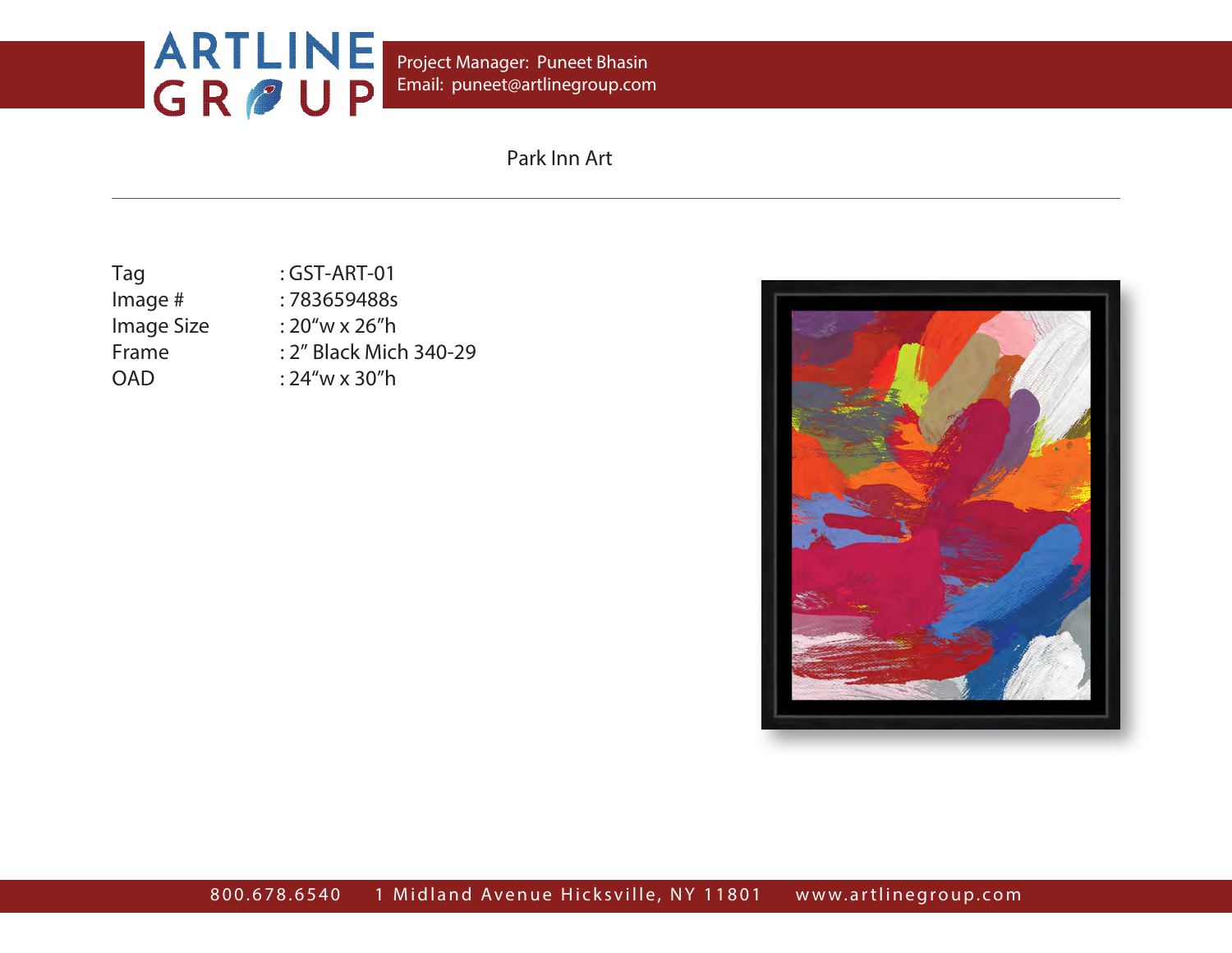Email: puneet@artlinegroup.com Project Manager: Puneet Bhasin

| $:$ GST-ART-01         |
|------------------------|
| : 915195960i           |
| $:20''$ w x 26"h       |
| : 2" Black Mich 340-29 |
| $:24''w \times 30''h$  |
|                        |

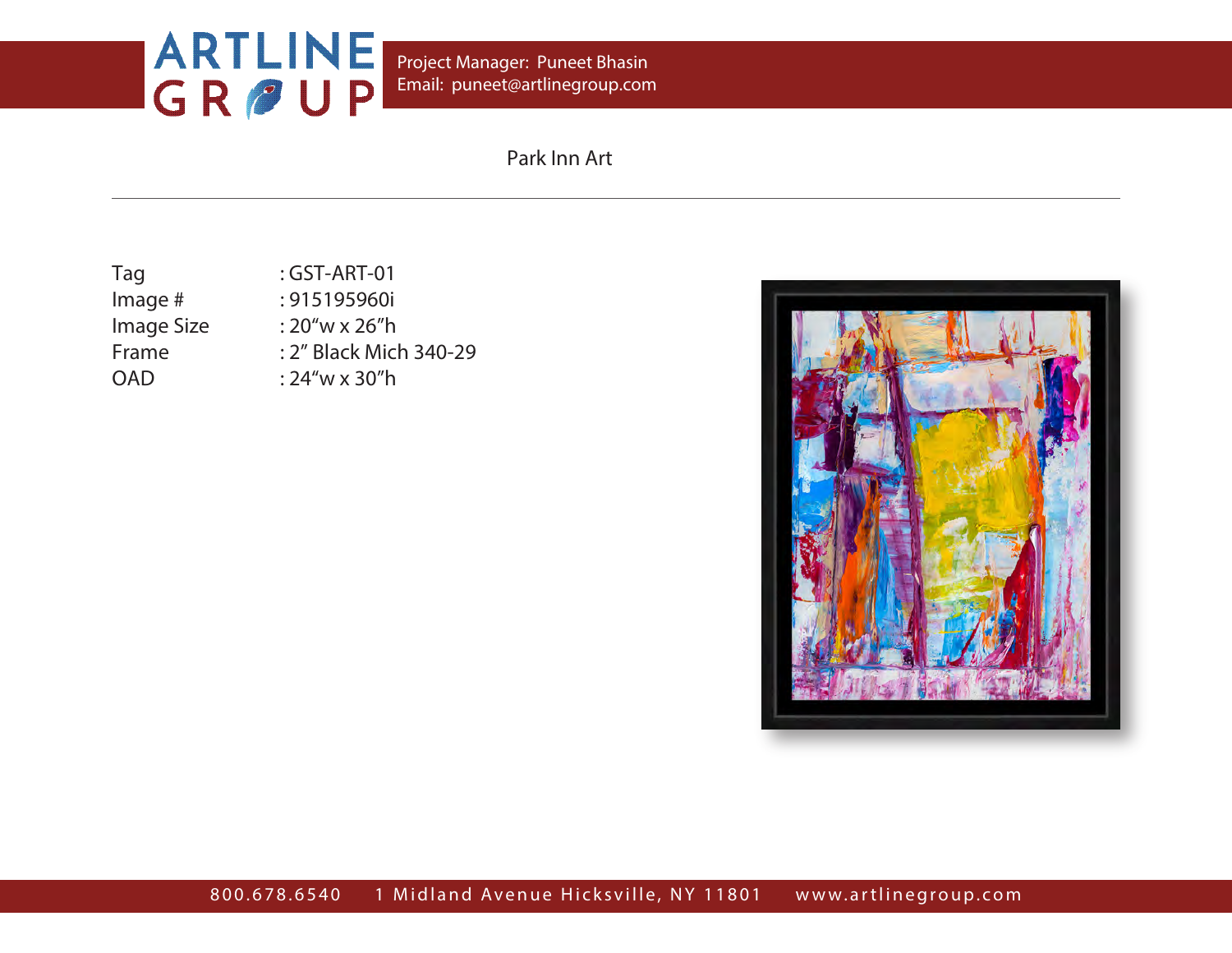Email: puneet@artlinegroup.com Project Manager: Puneet Bhasin

| Tag        | $:$ GST-ART-02         |
|------------|------------------------|
| Image $#$  | :86122707dA            |
| Image Size | $:16''$ w x 18"h       |
| Frame      | : 1" Black Mich 608-49 |
| <b>OAD</b> | $:18''$ w x 20"h       |
|            |                        |

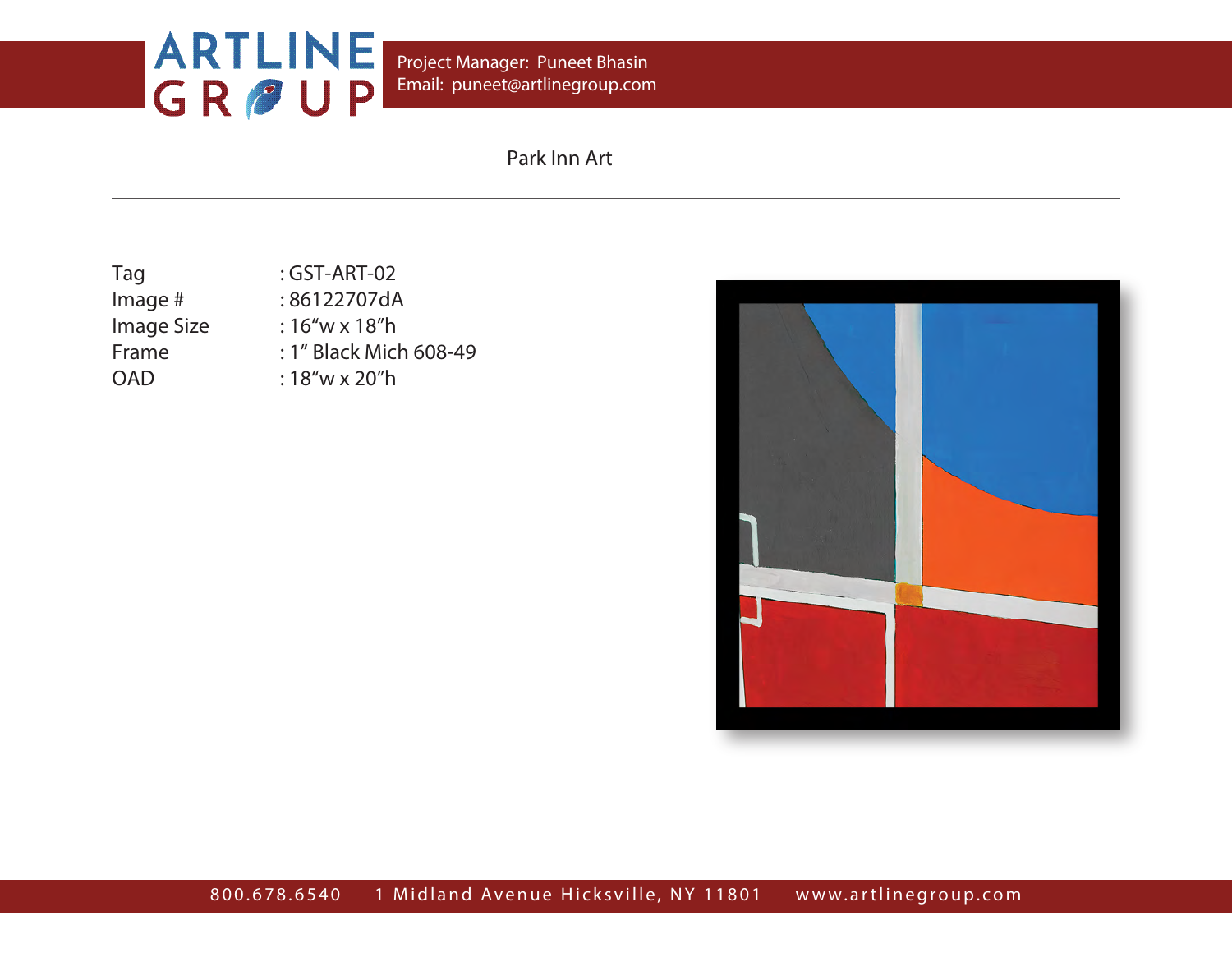Email: puneet@artlinegroup.com Project Manager: Puneet Bhasin

| Tag        | $:$ GST-ART-02         |
|------------|------------------------|
| Image $#$  | :86122707dB            |
| Image Size | $:16''$ w x 18"h       |
| Frame      | : 1" Black Mich 608-49 |
| <b>OAD</b> | $:18''$ w x 20"h       |
|            |                        |

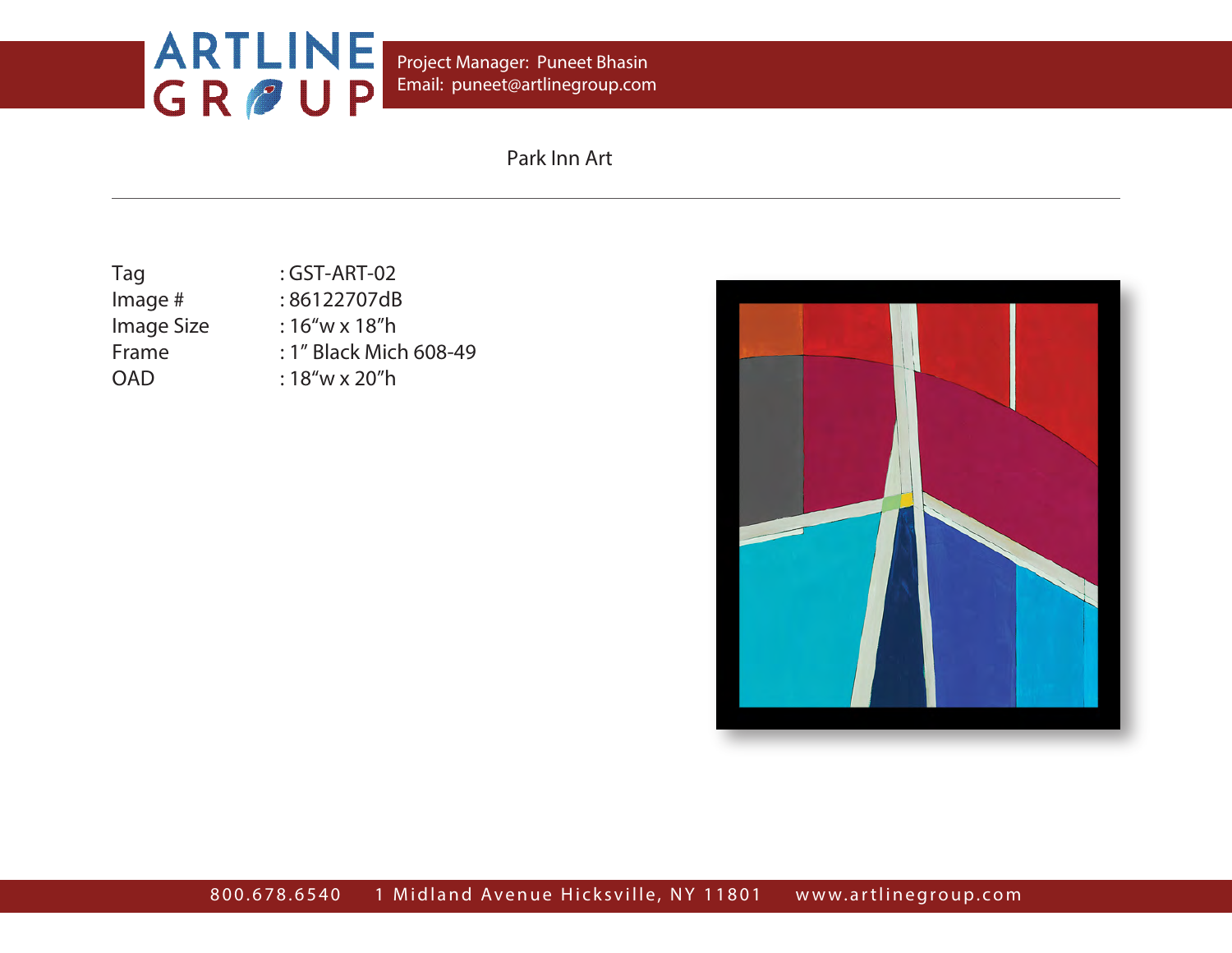Email: puneet@artlinegroup.com Project Manager: Puneet Bhasin

## Park Inn Art

Tag : GST-ART-03 / 04 Image # : CR805031901A / B Image Size : 12"w x 14"h Frame : 3" White Satin OAD : 18"w x 20"h



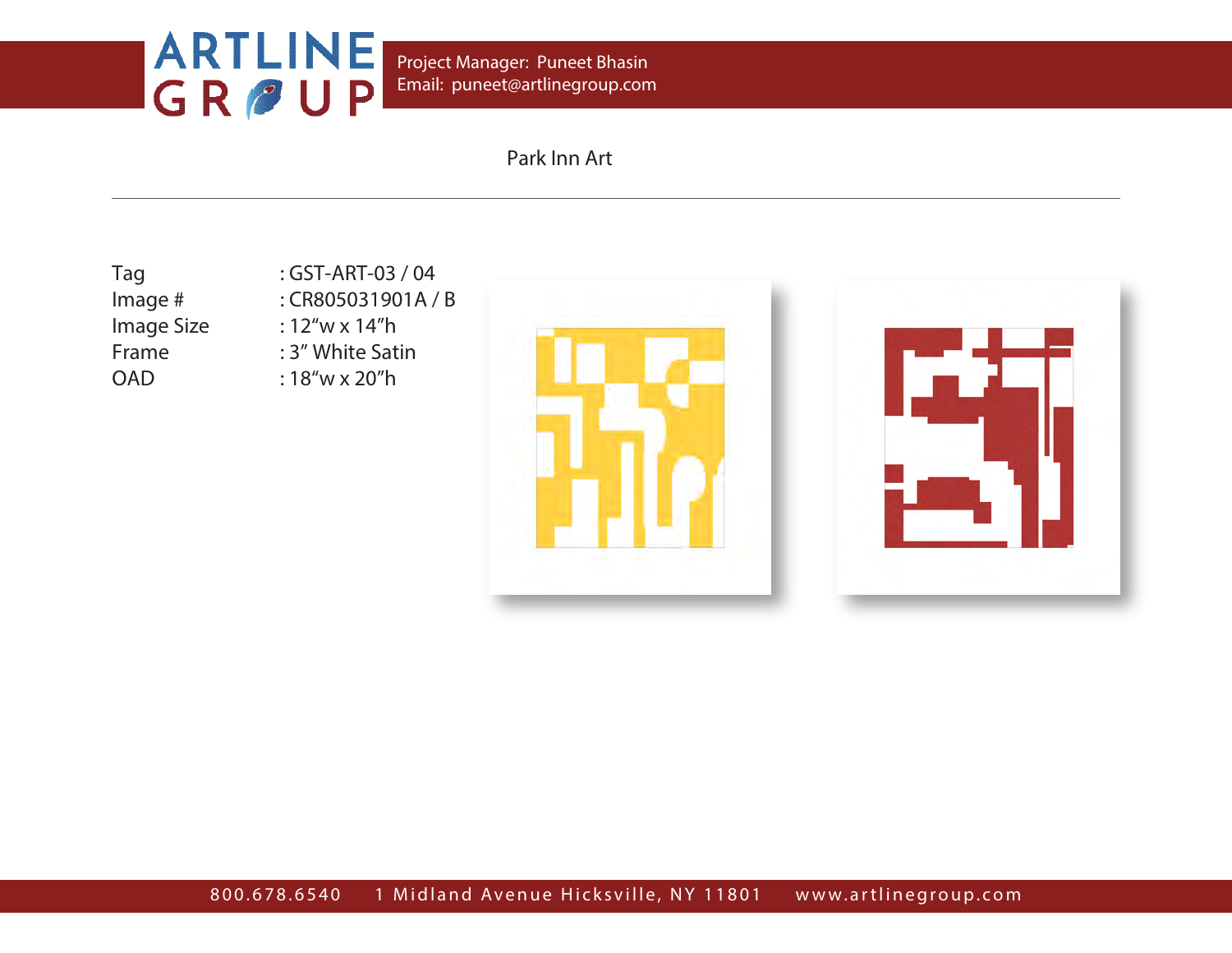Email: puneet@artlinegroup.com Project Manager: Puneet Bhasin

## Park Inn Art

Tag : GST-ART-03 / 04

Image # : CR805031902 A / B Image Size : 12"w x 14"h Frame : 3" White Satin OAD : 18"w x 20"h



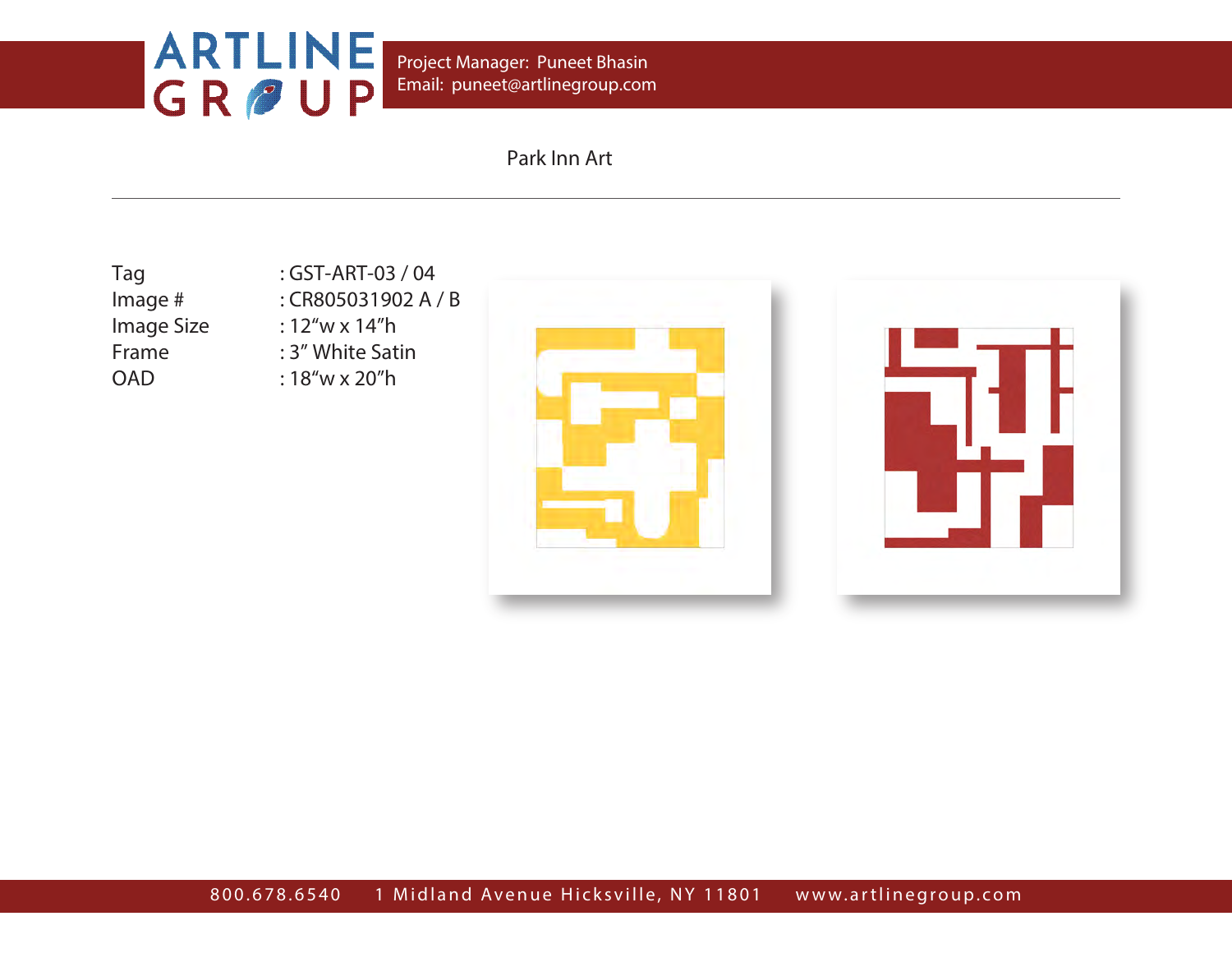Email: puneet@artlinegroup.com Project Manager: Puneet Bhasin

| Tag        | : GST-ART-04         |
|------------|----------------------|
| Image $#$  | : 477669868i         |
| Image Size | $:29.5''$ w x 15.5"h |
| Frame      | : 1.25" Black Satin  |
| <b>OAD</b> | $:32''$ w x 18"h     |
|            |                      |